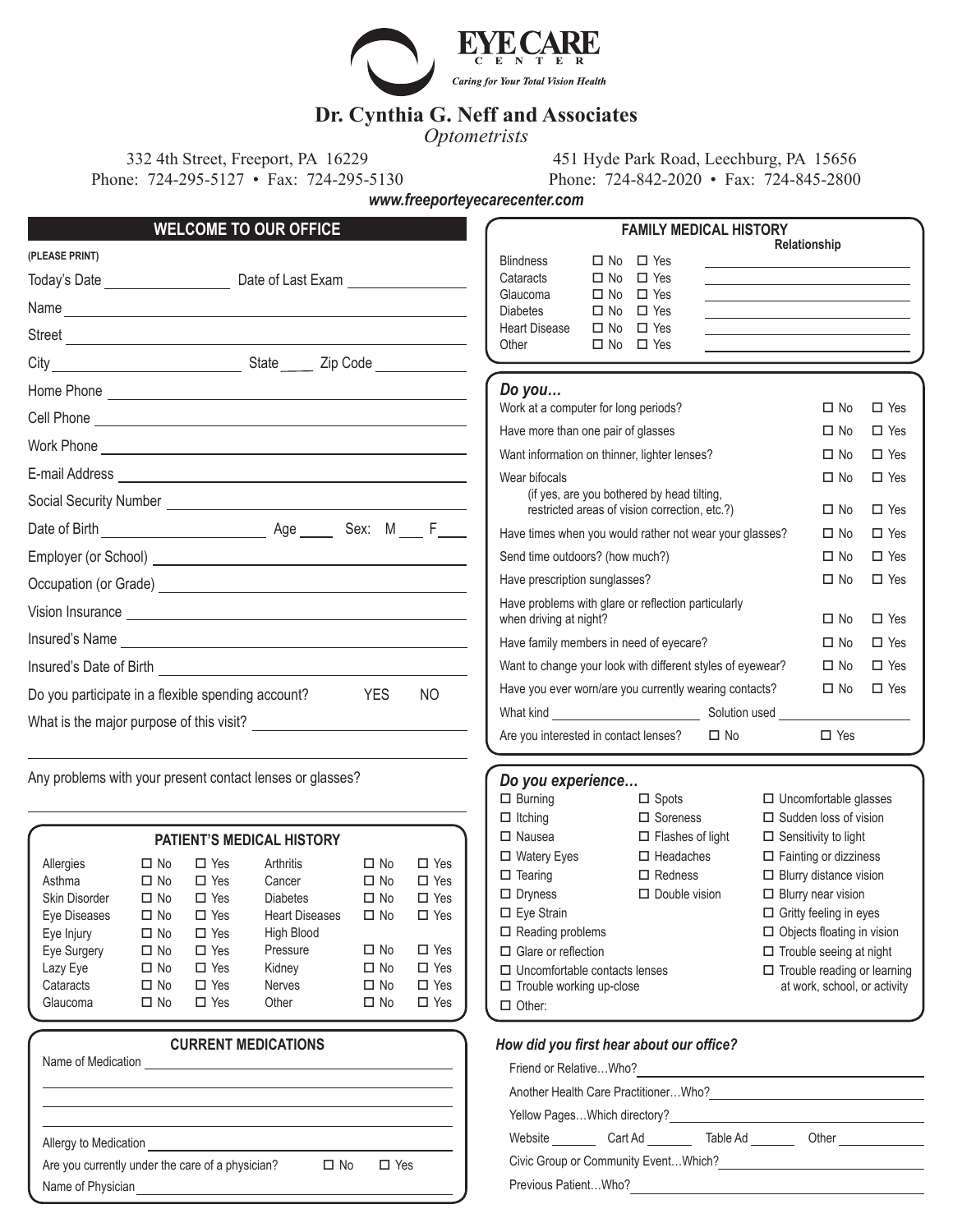## **THIS NOTICE OF PRIVACY PRACTICES ("NOTICE") DESCRIBES HOW WE MAY USE OR DISCLOSE YOUR HEALTH INFORMATION AND HOW YOU CAN GET ACCESS TO SUCH INFORMATION. PLEASE READ IT CAREFULLY.**

Your "health information," for purposes of this Notice, is generally any information that identifies you and is created, received, maintained or transmitted by us in the course of providing health care items or services to you (referred to as "health information" in this Notice).

We are required by the Health Insurance Portability and Accountability Act of 1996 ("HIPAA") and other applicable laws to maintain the privacy of your health information, to provide individuals with this Notice of our legal duties and privacy practices with respect to such information, and to abide by the terms of this Notice. We are also required by law to notify affected individuals following a breach of their unsecured health information.

### **USES AND DISCLOSURES OF INFORMATION WITHOUT YOUR AUTHORIZATION**

The most common reasons why we use or disclose your health information are for treatment, payment or health care operations. Examples of how we use or disclose your health information for treatment purposes are: setting up an appointment for you; testing or examining your eyes; prescribing glasses, contact lenses, or eye medications and faxing them to be filled; showing you low vision aids; referring you to another doctor or clinic for eye care or low vision aids or services; or getting copies of your health information from another professional that you may have seen before us. Examples of how we use or disclose your health information for payment purposes are: asking you about your health or vision care plans, or other sources of payment; preparing and sending bills or claims; and collecting unpaid amounts (either ourselves or through a collection agency or attorney). "Health care operations" means those administrative and managerial functions that we must carry out in order to run our office. Examples of how we use or disclose your health information for health care operations are: financial or billing audits; internal quality assurance; personnel decisions; participation in managed care plans; defense of legal matters; business planning; and outside storage of our records.

### **OTHER DISCLOSURES AND USES WE MAY MAKE WITHOUT YOUR AUTHORIZATION OR CONSENT**

In some limited situations, the law allows or requires us to use or disclose your health information without your consent or authorization. Not all of these situations will apply to us; some may never come up at our office at all. Such uses or disclosures are:

- when a state or federal law mandates that certain health information be reported for a specific purpose;
- for public health purposes, such as contagious disease reporting, investigation or surveillance; and notices to and from the federal Food and Drug Administration regarding drugs or medical devices;
- disclosure to governmental authorities about victims of suspected abuse, neglect or domestic violence;
- uses and disclosures for health oversight activities, such as for the licensing of doctors; for audits by Medicare or Medicaid; or for investigation of possible violations of health care laws;
- disclosures for judicial and administrative proceeding, such as in response to subpoenas or orders of courts or administrative agencies;
- disclosures for law enforcement purposes, such as to provide information about someone who is or is suspected to be a victim of a crime; to provide information about a crime at our office; or to report a crime that happened somewhere else;
- disclosure to a medical examiner to identify a dead person or to determine the cause of death; or to funeral directors to aid in burial; or to organizations that handle organ or tissue donations;
- uses or disclosures for health related research;
- uses and disclosures to prevent a serious threat to health or safety;
- uses or disclosures for specialized government functions, such as for the protection of the president or high ranking government officials; for lawful national intelligence activities; for military purposes; or for the evaluation and health of members of the foreign service;
- disclosures of de-identified information;
- disclosures relating to worker's compensation programs;
- disclosures of a "limited data set" for research, public health, or health care operations;
- incidental disclosures that are an unavoidable by-product of permitted uses or disclosures;
- disclosures to "business associates" and their subcontractors who perform health care operations for us and who commit to respect the privacy of your health information in accordance with HIPAA;
- [specify other uses and disclosures affected by state law].

Unless you object, we will also share relevant information about your care with any of your personal representatives who are helping you with your eye care. Upon your death, we may disclose to your family members or to other persons who were involved in your care or payment for health care prior to your death (such as your personal representative) health information relevant to their involvement in your care unless doing so is inconsistent with your preferences as expressed to us prior to your death.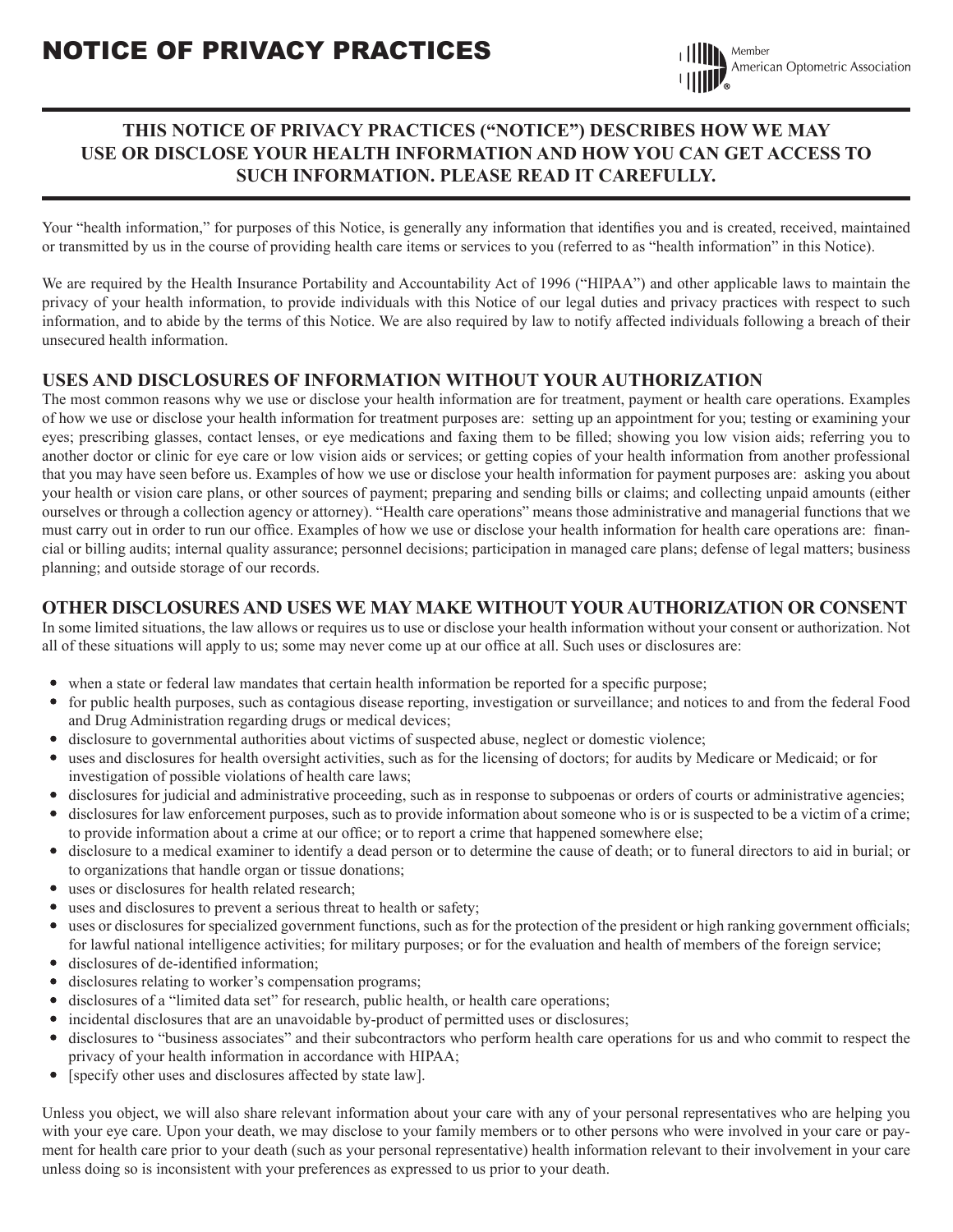#### **SPECIFIC USES AND DISCLOSURES OR INFORMATION REQUIRING YOUR AUTHORIZATION**

The following are some specific uses and disclosures we may not make of your health information without your authorization:

**Marketing activities.** We must obtain your authorization prior to using or disclosing any of your health information for marketing purposes unless such marketing communications take the form of face-to-face communications we may make with individuals or promotional gifts of nominal value that we may provide. If such marketing involves financial payment to us from a third party your authorization must also include consent to such payment.

**Sale of health information.** We do not currently sell or plan to sell your health information and we must seek your authorization prior to doing so.

**Psychotherapy notes.** Although we do not create or maintain psychotherapy notes on our patients, we are required to notify you that we generally must obtain your authorization prior to using or disclosing any such notes.

### **YOUR RIGHTS TO PROVIDE AN AUTHORIZATION FOR OTHER USES AND DISCLOSURES**

- Other uses and disclosures of your health information that are not described in this Notice will be made only with your written authorization.
- You may give us written authorization permitting us to use your health information or to disclose it to anyone for any purpose.
- We will obtain your written authorization for uses and disclosures of your health information that are not identified in this Notice or are not otherwise permitted by applicable law.
- We must agree to your request to restrict disclosure of your health information to a health plan if the disclosure is for the purpose of carrying out payment or health care operations and is not otherwise required by law and such information pertains solely to a health care item or service for which you have paid in full (or for which another person other than the health plan has paid in full on your behalf).

Any authorization you provide to us regarding the use and disclosure of your health information may be revoked by you in writing at any time. After you revoke your authorization, we will no longer use or disclose your health information for the reasons described in the authorization. However, we are generally unable to retract any disclosures that we may have already made with your authorization. We may also be required to disclose health information as necessary for purposes of payment for services received by you prior to the date you revoked your authorization.

### **YOUR INDIVIDUAL RIGHTS**

You have many rights concerning the confidentiality of your health information. You have the right:

- **To request restrictions on the health information we may use and disclose for treatment, payment and health care operations.** We are not required to agree to these requests. To request restrictions, please send a written request to us.
- **•** To receive confidential communications of health information about you in any manner other than described in our authorization re**quest form.** You must take such requests in writing. However, we reserve the right to determine if we will be able to continue your treatment under such restrictive authorizations.
- **To inspect or copy your health information.** You must make such requests in writing to the address below. If you request a copy of your health information we may charge you a fee for the cost of copying, mailing or other supplies. In certain circumstances we may deny your request to inspect or copy your health information, subject to applicable law.
- To amend health information. If you feel that health information we have about you is incorrect or incomplete, you may ask us to amend the information. To request an amendment, you must write to us. You must also give us a reason to support your request. We may deny your request to amend your health information if it is not in writing or does not provide a reason to support your request. We may also deny your request if the health information:
	- o was not created by us, unless the person that created the information is no longer available to make the amendment,
	- o is not part of the health information kept by or for us
	- o is not part of the information you would be permitted to inspect or copy, or
	- o is accurate and complete
- **To receive an accounting of disclosures of your health information.** You must make such requests in writing. Not all health information is subject to this request. Your request must state a time period for the information you would like to receive, no longer than 6 years prior to the date of your request and may not include dates before April 14, 2003. Your request must state how you would like to receive the report (paper, electronically).
- To designate another party to receive your health information. If your request for access of your health information directs us to transmit a copy of the health information directly to another person the request must be made by you in writing to the address below and must clearly identify the designated recipient and where to send the copy of the health information.

#### **Complaints:**

If you think that we have not properly respected the privacy of your health information, you are free to complain to us or to the U.S. Department of Health and Human Services, Office for Civil Rights. We will not retaliate against you if you make a complaint. If you want to complain to us, send a written complaint to the office contact person at the address, fax or email shown above. If you prefer, you can discuss your complaint in person or by phone.

#### **Changes to this Notice:**

We reserve the right to change our privacy practices and to apply the revised practices to health information about you that we already have. Any revision to our privacy practices will be described in a revised Notice that will be posted prominently in our facility. Copies of this Notice are also available upon request at our reception area.